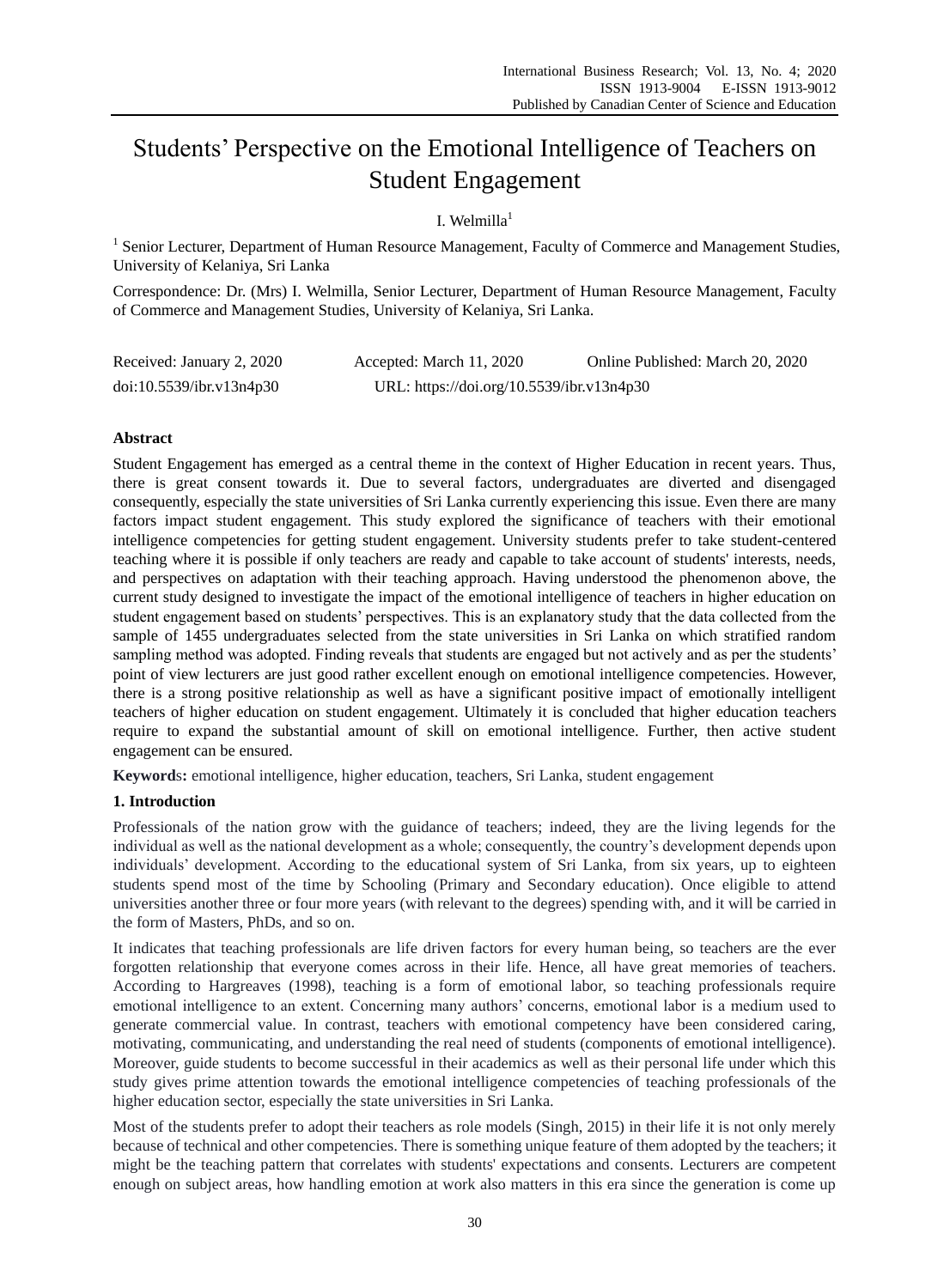with different needs and wants. Nowadays, the younger generation is expecting care and attention from their teachers because teaching is considered a front line profession, managing emotion supposed to be a paramount factor for them, and it would be beneficial for both teachers and students.

Since school days, students depend upon many factors such as parents, colleagues, relatives, society, and teachers. However, they become full of freedom when they are at higher education (Nassudin, 2012) because of maturity and the sense of feeling everything known and managed by alone themselves. Getting university entrance is a great achievement because every student who sat for the advance level exam unable to get the opportunity due to the high competition and standard of the education system in Sri Lanka. This transition demands following adaptation challenges such as culture, attitude, behavior, psychological factor, social and ecological context, and perception of the university environment and so on (Nassudin, 2012). These challenges either negatively or positively impact on students' engagement towards academics.

There is a dominant trend of undergraduate disengagement, and the amount of time students spends studying and participating in on-campus activities has decreased in this contemporary world (Phommasa, 2016). Nina (2015) at Opole University revealed that students could be disengaged or even drop out of the studies due to had an unfair treatment or negative attitude from their lecturers. So it does not indicate that lecturers lack competencies. It partially connected with the state of emotional well beings. Currently, emotional intelligence is of great importance for teaching professionals of higher education. It does not only generate harm to the students. It can be affected by parents' expectations. Government budgeting a large amount of money on higher education becoming in vain, society loss of educating generation country lacking to produce people who brought up the country to the next stage (Developed country). Hence teachers preferably with technical skills regarding subject areas needed to improvise psychological factors to get students engagement towards academics.

However, there is a shortage of studies had been undertaken so far separately to identify the factors which influencing student engagement and the significance of emotional intelligence competencies for teachers of higher education to perform their job well. According to Kahu (2013), teaching has a significant impact on student engagement in higher education, whereas further researches have not undertaken to shed the light of significance on the emotional intelligence competencies of the lecturer for getting student engagement. If lecturers wanted to take a student-centered teaching approach as per the willingness of the current generation they are supposed to develop the emotional intelligence competencies, it tremendously assures the student engagement too. Signifying lecturers' emotional intelligence competencies on student engagement is still an unexplored area. This is the gap that the current study had explored. Hence, the present study examines how teachers' emotional intelligence affect student engagement in state universities in Sri Lanka. In addition to that, the study was attempted to analyze teachers' emotional intelligence competencies based on the students' perspective because there are two ideologies stand to define what emotional Intelligence is, understand one's self and others and their feeling. (Goleman, 2006).

Thus, the study mainly focuses on the ideology that understanding students feeling, wants, and interests. The teachers in the higher education sector understand students' needs well. Students realized by the teachers that the student can reveal the reality whether he or she is cared for and recognized by then it is generating real outcome and use full for lecturers to adopt an active teaching pattern that met the students' expectations too. There are some studies (Bashir, Bajwa, & Rana, 2014; Madelina, 2007) in the emotional intelligence area. But the response about understanding oneself and others is given by one individual him or herself; however, whether he or she follows others correctly can reveal better than other parties who are supposed to understand that is where the background used in this study. Ultimately students were given a chance to measure whether their lecturers competent enough at managing their emotion effectively in terms of social awareness and relationship management and turn whether its impact on student engagement also had been studied.

# **2. Literature Review**

# *2.1 Emotional Intelligence*

Emotional intelligence is a phenomenon drawn from the psychological arena, and it is rooted in much earliest social and psychological theories. After the publication of the best-selling book named "Why, It Can Matter More than IQ?" by behavioral researcher Goleman (1998), the emotional intelligence concept became popular as well as acknowledged to the broader population. Emotional intelligence is about understanding one's feelings, sympathy for the opinions of others, and the dictate of sense in a way that improves living (Goleman, 2006).

Goleman has introduced the competency model for emotional intelligence (as cited in Adel Alferaih, 2017). It involves two main components, namely personal competence and social competence. First one, personal competence mentions that an individual should understand his or her self well, which contains self -awareness,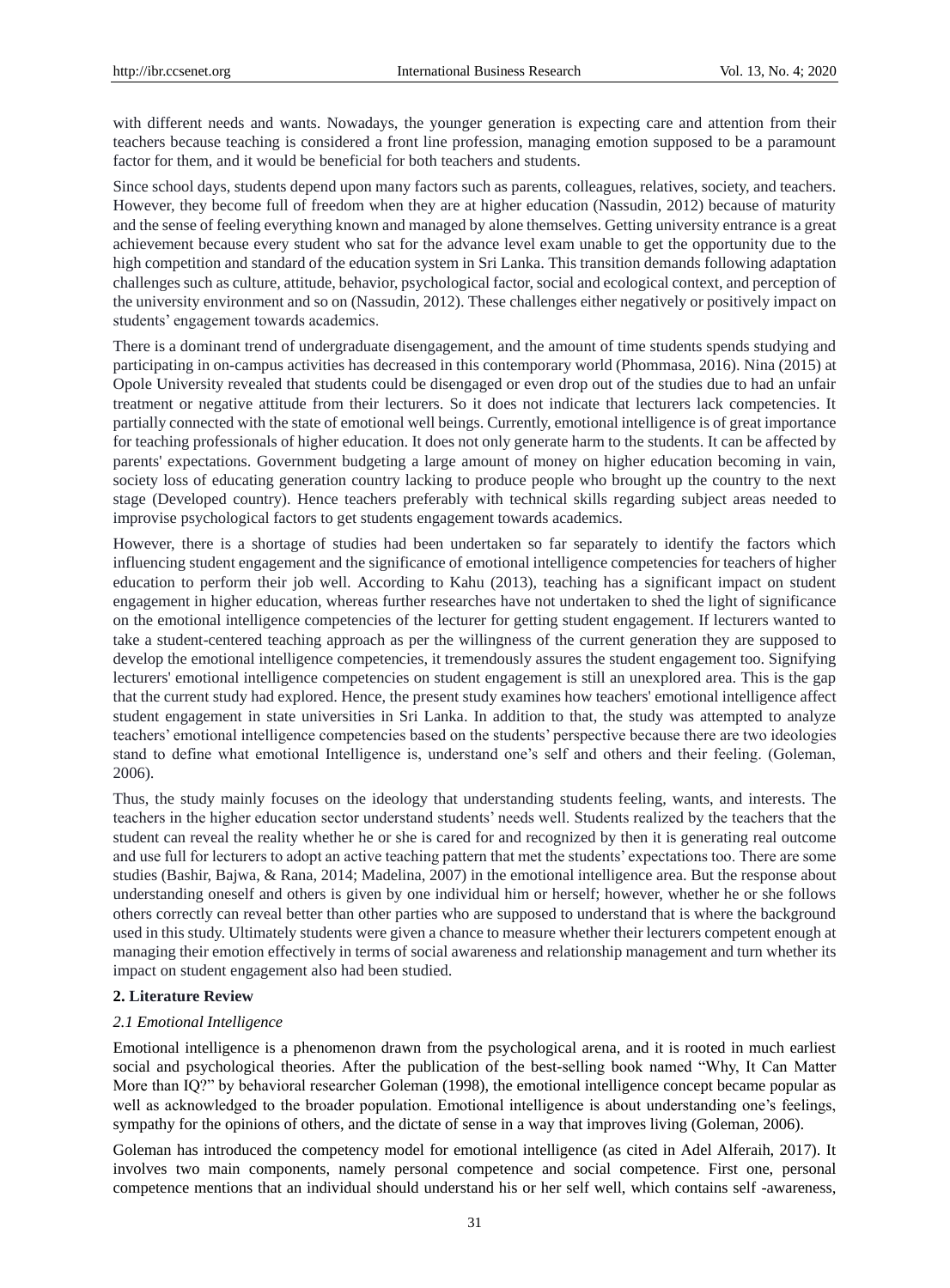and self- management. The next emotional intelligence of social competence is expanding social awareness and relationship management. The current study focuses explicitly on social competence, which stands for how well an individual manages relationships, including others. Further, it can categorize into two dimensions, which are social competence of social awareness and social competence of relationship management.

Social awareness includes increasing their awareness to keep the emotions of individuals around them, and it covers an individual's ability to read an emotional environment, so to be socially aware, an individual need to demonstrate the following competencies, such as sympathy, organizational awareness, and facility direction. Relationship management is the other dimension that refers to personal use awareness of individual and others' emotions to create a secure, effective, and long-term relationship. Goleman (2006) identifies several competencies such as impact, leadership, evolving others, communication, change catalyst, conflict management, and generate the bond.

#### *2.2 Models on Emotional Intelligence*

Emotional intelligence can be used to define what emotional intelligence is, and it enriches to draw a clear picture of it as well. Despite there were many scholars who worked on the emotional intelligence concept for first and foremost the term of emotional intelligence. Mayer and Salovey (1990) published their landmark article named emotional intelligence in a journal. Hereafter onwards, people got to know the concept of emotional intelligence to some extent. Based on that, there were various definitions, theories, and models that are emerging. According to Mayer & Salvoey (1990), emotional intelligence refers that the ability to control the own and other's feelings and emotions that are influencing the discriminate against each other and using this information to guide one's thinking and action lead to emotional feelings. It consists of the following four components, such as the ability to accurately perceive information, the ability to use emotions to assist thought, the ability to understand emotion, and the ability to manage or regulate emotion. These components must be measured through cognitive ability-based IQ tests. The problem-solving items are designed to test a person's abilities, and it simply indicates that emotional intelligence is limited to the boundary of cognitive ability or mental ability of an individual.

Psychologist Konstantin Vasily Petrides develops a trait model of emotional intelligence. It focuses on emotions of self-perception, on the other hand, this model believes that an individual who well at recognizes and utilizes his or her feelings become capable of understanding while manipulating emotions with whom they are networked. Simply it refers capable of predicting the emotional abilities of others based on his or her perspective. This is the most recent model developed based on personality characteristics (Petrides, Pita & Kokkinaki, 2007). Emotional intelligence is defined as "a constellation of behavioral dispositions and self-perceptions concerning one's ability to recognize, process and utilize emotion-laden information" (Petrides & Furnham, 2003, pp41). This model emphasizes that an individual who is highly focusing on emotions and personalities of him or her rather others.

The mixed model is another universal fame model introduced by Goleman (1998). The mixed model consists of five components that reflect emotional competencies, and those competencies cover neither inherent characteristics nor personality traits of an individual at most significant place has been given a set of emotional skills and competencies of an individual, and it leads leadership performance. The first component of competence is self- awareness that revels the ability to know one's emotions, strengths, weaknesses, drives, values, and goals and identify their impact on others while still using gut feelings to steer decision. Second, selfregulation that involves controlling or redirecting one's unruly emotions and desires and adapting to varying situations. The third component is social skills that means managing relationships to move people in the desires and adapting to varying conditions. Next, empathy concerns other people's feelings, particularly when making decisions. Finally, the motivation that is driven to achieve for the sake of attainment (Goleman, 1998). However, in 2001 it is renewed in the name of the Competency model by consisting following constructs by Goleman. Specifically, it is designed to apply to workplaces, and it contains twenty competencies under four dimensions. It is used to differentiate an individual from another in a work station. Self-awareness; the ability to understand the feelings and accurate self-assessment, self-management; the ability to handle internal states, impulses, and resources, social awareness; the ability to read people and groups, and relationship management; the ability to encourage desirable responses in others (Goleman, 2001). The research is undertaken based on these two models. Ultimately these models mentioned that leading a successful life is determined by the development of emotional intelligence while focusing on characteristics by the nature of an individual that is inherent to them too. Those four components can be divided into two dimensions, namely personal competence and social competencies. Personal competence refers to an individual who should understand themselves well, which is one half of developing your emotional intelligence and which encompasses with self-awareness and self-management.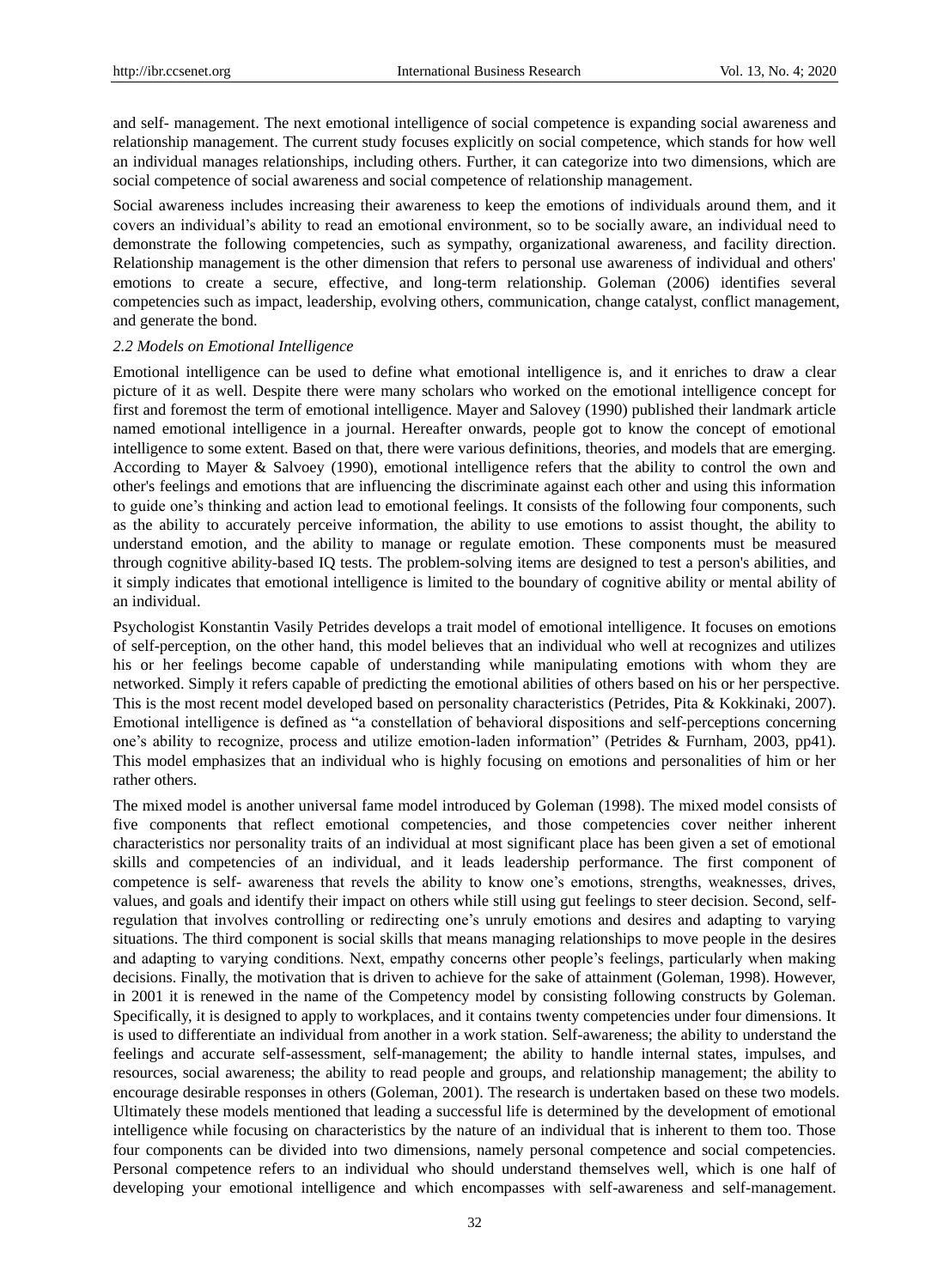Social competence has mentioned the ability to recognize those around you. Nevertheless, both competences should equally support to develop emotional intelligence.

## *2.3 Emotional Intelligence and Teaching*

There are series of research study had been undertaken with the interest of teachers' emotions by specially underpinning university lectures (Constanti & Gibbs, 2004; Ogbonna & Harris, 2004; Zhang & Zhu, 2008). Teaching is primarily deemed as a rational, rhetorical, and relational communication process in which teachers strategically use messages and relational cues to influence students and their behavior (Mottet & Beebe, 2006). Ahmed (2015) mentioned that teachers are the paramount factors in an educational hub, and emotional intelligence is having a direct impact on teachers' performance since it is a dimension of social science. According to Hargreaves (1998), emotions are at the heart of teaching and teachers' lives as well. Undertaken series of research on emotional intelligence for teaching professionals is witnessed that prime attention supposed to be paid towards teaching emotions.

Ultimately all the studies revealing teachers should ensure students are effectively attended to more on studies, motivated, and active conduct of the classroom is taken in place as well. According to Embry (2002), alone being on book knowledge might not be a true indication of a quality teacher; it should focusing beyond subject matters as well. Good teaching is in line with positive emotions; being certified teachers does not adequate; it must belong by being emotional, building effective rapport with students, creativity, challenge, and joy, so teaching involves significant emotional understanding (Hargreaves, 1998b). Thus it implies that teachers should focus on other excellence rather than book knowledge in terms of emotional skills and competency to get student engagement. Trigwell (2012) stated student-focused teaching would be taken place once teachers are associated with positive emotions and vice versa.

Singh (2015), in his book, mentioned high emotional intelligence skill is required for teachers in terms of rapport, harmony, and comfort while dealing with groups. If the teachers have a passion for their profession, they will be dedicated, keen, and rationally, emotionally, and morally energetic in their work with students, colleagues, and others around them in their work station. Indeed teaching is an emotional process in which teachers can manage, monitor, and regulate their emotions to achieve teaching effectiveness and to create a positive learning environment.

Schools are social processes besides learning is an intrinsically social process; thus, teachers should well be equipped with the knowledge and practice of emotional skills. In turn, it induces students to become engaged in leanings and which contributes to their fullest potentials as well (Ergur, 2009). The holistic development of the students is the ultimate goal of education. There should be an effective communication process between teachers and students to influence students to be engaged. Higher education is demanding excellent communication between teachers and students; it seemly either formal or informal settings; in turn, a positive correlation with motivation would be appeared (Lowman, 1984).

Similarly, teaching should be paid attention to managing emotions to cultivate a climate that generates positive learning (Mottet & Beebe, 2006). The argument brought up by Brackett and Katulak (2006) emotionally intelligent teachers can able to nurture the safest, satisfied, cared, and productive learning atmosphere. A positive classroom outcome can also be associated with teachers who are emotionally competent in influencing students (Krementizer & Miller, 2008). Where Teaching is considered a front line profession, managing emotion supposed to be a paramount factor for them, and it would be beneficial for both teachers and students (Winograd, 2005). The emotionally competent to manage or use their emotions well in a workplace, it depends on what emotional state is expected from their job or profession and how their organizational structures demand human interactions in ways that help or impede emotional expression and understanding (Hargreaves, 1998b).

Jennings and Greenbeing (2009) suggested that an emotional bond can be cultivated by being socially and emotionally competent enough. Those who emotionally competent can develop lessons to bring out students' abilities and strengths; moreover, students take their teachers as role models too. Richardson and Shupe (2003) found that teachers who thorough at self-awareness facilitate understanding how students can affect teachers' emotional processes. To become emotionally intelligent, teachers should be competent at self-awareness and social-awareness.

On the one hand, teachers are well known about their strengths and weaknesses and how their emotional expression affects interaction with others another side; they capable of recognizing others' emotions. This directs us to have a mutual rapport with people around you (Greenberg et al., 2003). Thus it can be built up a sensible connection with students. Ultimately Emotionally Intelligent teachers contribute towards students learning performance (Cohen, 2006). Once become a teaching professional, the emotional intelligence training preparation program would enrich emotional competence, and it results in a long term positive effect on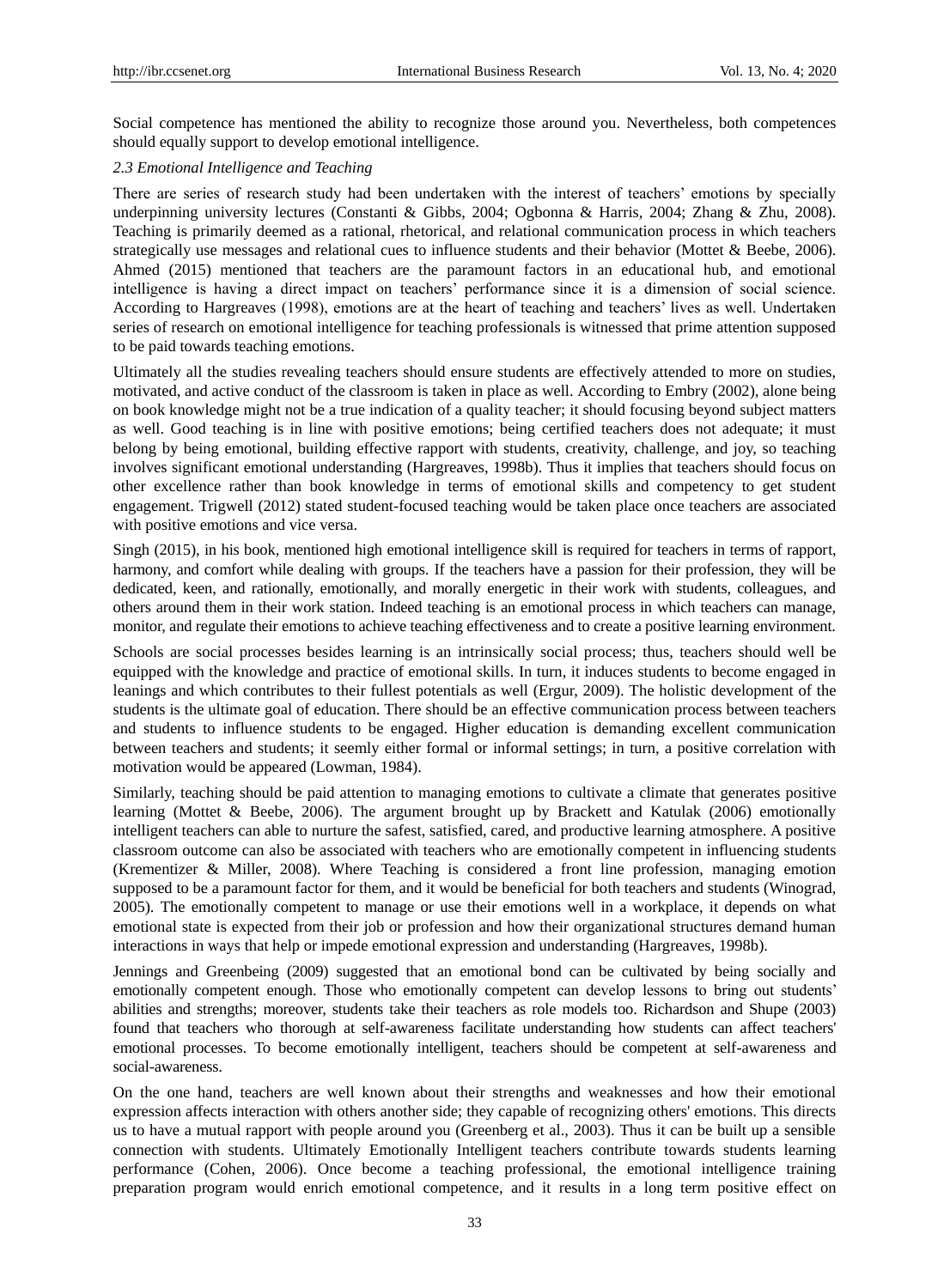education (Chechi, 2012; Edannur, 2010; Mendes, 2003). People who good at emotional intelligence predict others' sentiments well and make them excited and motivated (Cooper, 2004).

Teacher's empathy stands for the ability to perceive students' feelings. In other words, attention paid towards students' perspectives and concerns this where a process of understanding student's feelings in place of students (Tettegah & Anderson, 2007). According to Ergu (2009), teachers with emotionally intelligent are the initiatives for an empathic learning environment for their students, and then they become a moral model to students. In the meantime, students are treated as unique individuals and valued in terms of their feelings. According to Deniz (2010), teaching is a process involving emotional practices like many other activities involving human interactions. Teachers monitor their students all the time in which they would check their appearances of engagement, or responsiveness. When teachers' emotional scanning goes wrong, what they experience is an emotional misunderstanding, and the perception of students feeling becomes completely wrong (Hargreaves, 1998). Teachers misunderstanding students' needs tend to lead misjudgment on students' leanings. To be emotionally engaged or understand students' needs, strong bonding between teachers and students might endeavor to read about each other over a while (Hargreaves, 1998).

The classroom of a student is a next home environment for them, and teachers are the dominant influence factor on student achievement as well (Hammond, 1999). According to Rust (2014), emotionally intelligent teachers enable to understand of the state of students' needs and having strengthened control over the classroom; in turn, it will have an impact on student engagement in their academics. Emotional intelligence has a positive relationship with teachers' classroom management, and emotional intelligence can be a good predictor of functional classroom management styles (Hamdan, 2007). Futhermore Hamdan (2007) stated that classroom management minimizes tensions inside the class, moderates students' behavior, listens to students' ideas and suggestions, encourages students to do the best of them, and pay attention to their needs and concerns.

Effective classroom management builds positive rapport between teachers and students; additionally, the teaching pattern would cater to students' requirements. Inaugurating a positive classroom climate can generate effective teaching and learning; it can be termed as classroom management. Ultimately classroom management is teachers' efforts to led the students' achievement (Good & Brophy, 2006; Ritter & Hancock,2007). Although emotional intelligence positively correlates with classroom management, poor classroom management due to lack of emotional intelligence, competencies students turn demotivated (Hu,2011). Hence it would negatively impact student engagement.

Although teaching is a privileging profession, it is lead them to burn out, which means stressful occasions unless teachers capable of managing emotions effectively because educators are live in the time of rapid change and increased demands. That's what they require a substantial amount of skill on emotional intelligence because it will negatively impact their career as well as students' engagement. A teacher is playing a major role in building ethical values on students in terms of self-discipline and empathy. The quality of education should be ensured by emotionally intelligent teachers who, well at emotional skills, help students to become motivated, increased performance, collaborate with the team, and effective use of resources and time. Finally, it indicates that competent at emotional intelligence skills by teachers is an influencing factor on student engagement. According to Singh (2015), the enhancement of emotional intelligence should require in the field of higher education. Moreover, the teachers who demonstrate a higher level of emotional intelligence are empathic and preoccupied with the students' emotional life. Such teachers adopted a friendly and warm approach towards the students by motivating, encouraging, and treating them without any bias (Singh,2015). The teacher is a major influential factor in students' engagement to a great extent. In such a case, teachers who exhibit a higher level of emotional intelligence determine the students' overall school performance as researchers indicate (Brackett & Katulak, 2007; Pekrun et al., 2002; Petrides et al., 2007), an emotionally encouraging class environment positively influences students' academic achievement. Emotional intelligence is not a born skill; the involvement of an individual can develop it.

Based on that where an individual who competent at managing emotions well through developing emotional intelligence competencies, which are stated above, can deliver high performance whereby teachers can ensure that students to be engaged in their learning through developing social skills based on Goleman. In this study, university students are surveyed to explore whether their lectures are understood their state of feelings and are it a major factor for them to be committed to academics activities. In this contemporary world, teaching professionals are demanded various skills; one of such fundamental competence is emotional intelligence. Teachers are the paramount factors in an educational hub, and emotional intelligence competencies, having a direct impact on teachers' performance since it is a dimension of social science (Ahmed, 2015). According to Hargreaves (1998), feelings are at the heart of learning and teaching, and the education process is considered a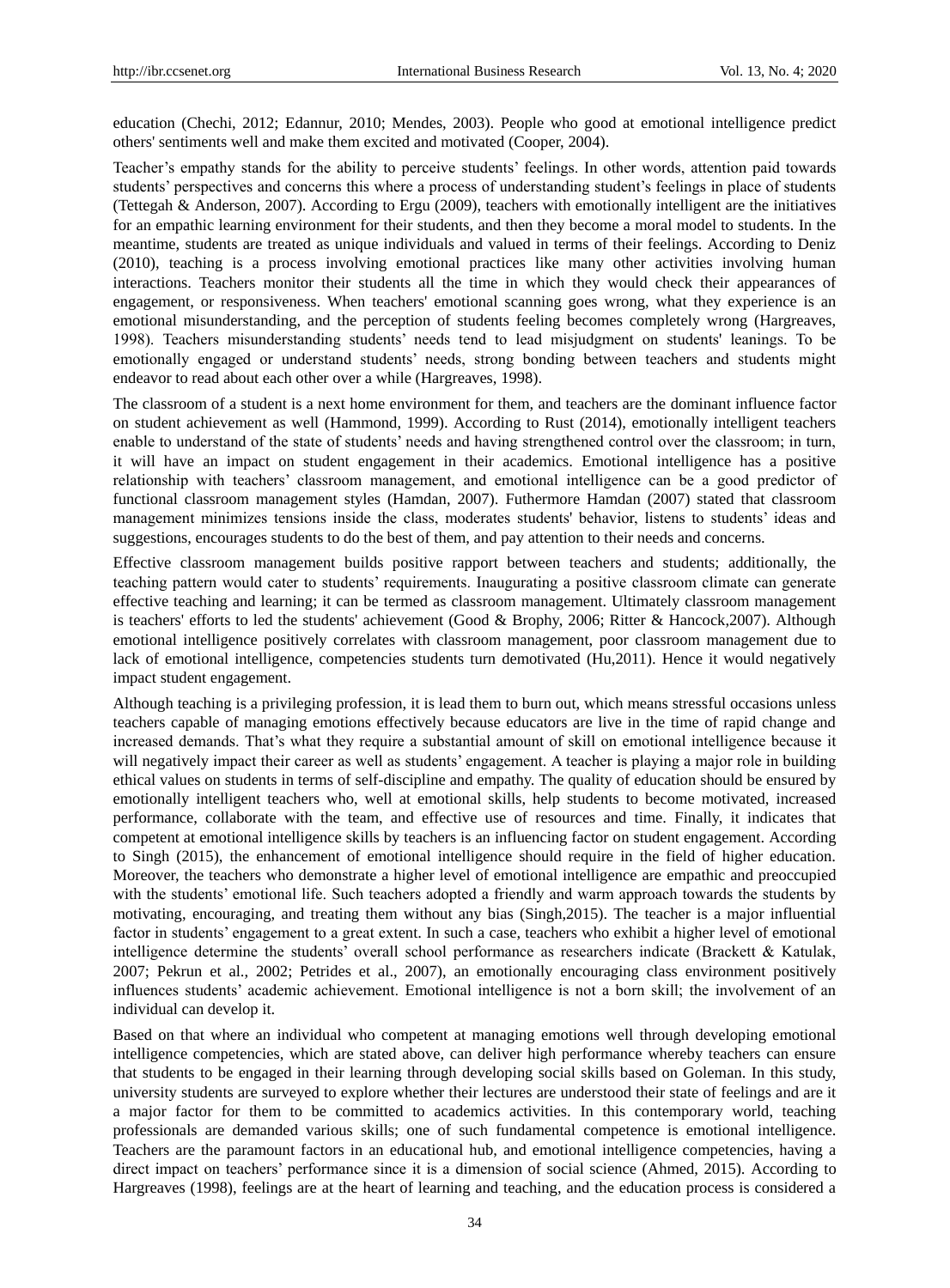front line profession; managing emotions supposed to be a paramount factor for them, and it would be beneficial for both teachers and students (Winograd, 2005). According to Embry (2002), alone being on book knowledge might not be an accurate indication of a quality teacher. It should focus beyond subject matters, as well. Trigwell (2012) also stated that student-focused teaching would be taken place once teachers are associated with positive emotions and vice versa. Moreover, Singh (2015), in his book, mentioned higher education teachers should demonstrate a high level of emotional intelligence skills.

# *2.4 Student Engagement*

In education, student engagement refers to the amount of care, curiosity, awareness, positivity, and desire that the learners show when they are knowledge or being skilled, which spreads to the level of inspiration they have to learn and develop in their education. Students with a greater sense of confidence, hopefulness, efficacy, and flexibility will exhibit a greater level of engagement (Kyle**,** Brett, Lathan, Noel & Palmer, 2016). Jennifer, Phyllis, and Alison (2004) developed three dimensions that can be used to express students' engagement. First, the behavioral engagement that stands students is complying with positively. Secondly, an emotional involvement that stands students would experience emotional responses such as attention, enjoyment, or a sense of belonging. Finally, the cognitive engagement that students would be spent in their learning would seek to go beyond the necessities and would pleasure at challenges.

Ultimately student engagement is positive correlates with greater graduation rates, higher grade point averages (GPAs), and a higher level of educational satisfaction (Astin & Sax, 1998; Kuh et al., 2005). Academic performance can be ensured by active engagement. Higher educational institutions treat their teachers as a target for improving student engagement (Kahu, 2013). Classroom of a student is a next home environment, and teachers are the dominant influence factor on student achievement, and it is influenced by emotional aspects of the teaching process as well (Brackett & Katulak, 2007; Edannur, 2010; Nicolini, 2010; Kremenitzer, 2005).

According to Markwell (2007), even though it is small or large on the scale of class, lectures should include effective initiative interaction among students and use feedback to make students are engaged. Hence teachers are taking a significant part in the students' university life, so teaching professionals should be paid attention to managing emotions to cultivate a climate that generates positive learning (Mottet & Beebe, 2006). A statement raised by Brackett and Katulak (2007) was that emotionally intelligent teachers could able to nurture the safest, satisfied, cared, and productive learning atmosphere.

Finally, emotionally intelligent teachers contribute to students learning performance (Cohen, 2006). According to Ruster (2014), emotionally intelligent teachers enable to understand the state of students' need and having control over the classroom, and that will have an impact on student engagement on academics. Teachers who exhibit a greater level of emotional intelligence ensure students are effectively attended to more on studies, motivated, and active conduct of the classroom is taken in place as well (Ruster, 2014).

People who show a better level of emotional intelligence, successful at their job, and they are most welcome by corporations as well. A parallel relationship may occur in the field of higher education between teachers and students who exhibit improved levels of emotional intelligence. They are considered as emotional labor as front line professionals and their students' academic achievement (Rust, 2014). Further, he mentioned that teachers' effectiveness does not only depend upon core subjects and years of experience; indeed, the emotional dispositions of teachers encourage the student to be engaged more in studies. According to Othman et al. (2008), as a tool, teachers' performance can be measured by the academic achievement of their students. Thus they are playing a prominent role in getting student engagement on which the importance of emotional intelligence could be placed.

According to the literature mentioned, the following conceptual framework (figure 1) was developed for the study.



Figure 1. Conceptual Framework, Source: Author construct, 2019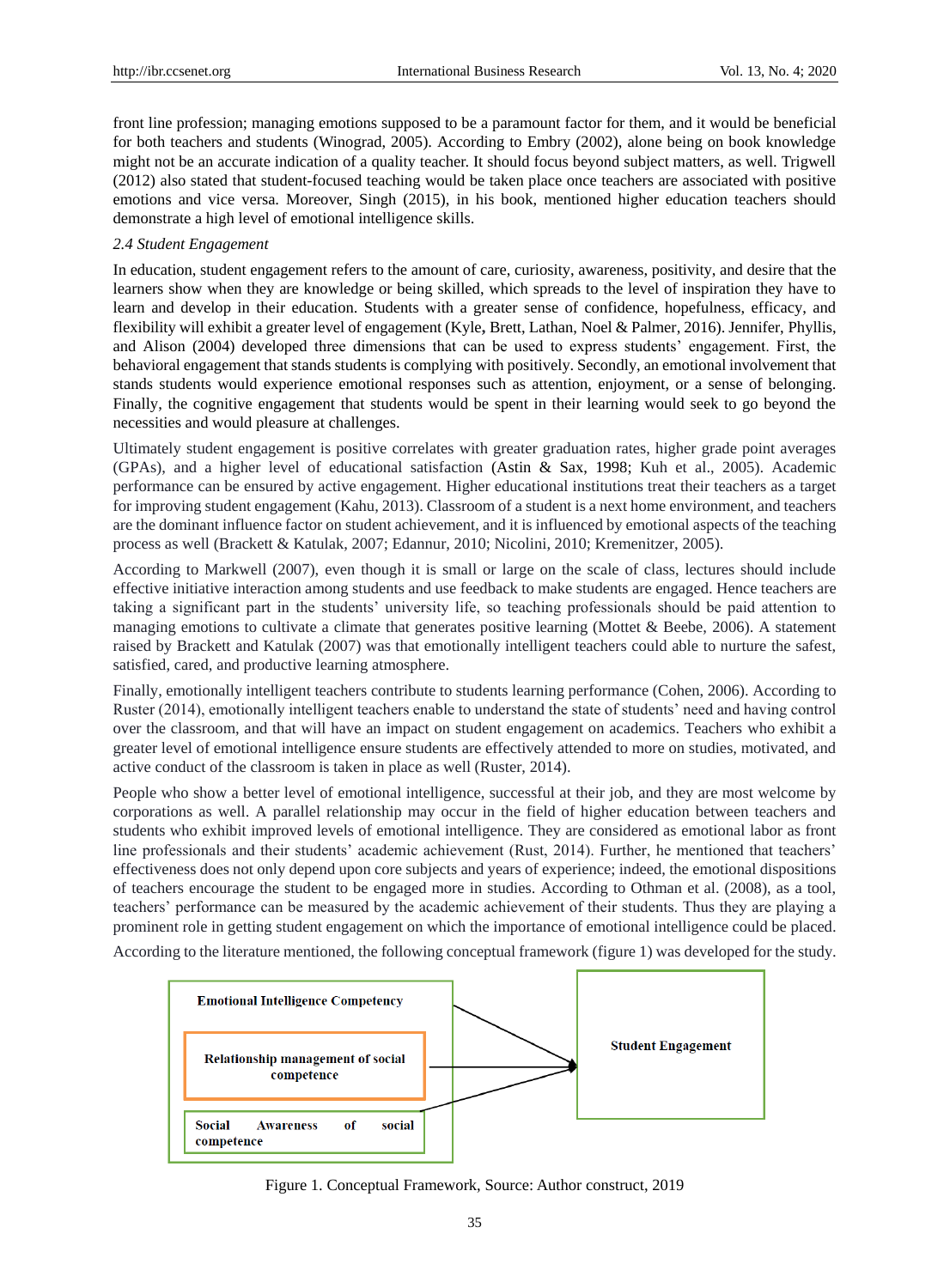The researcher advanced the following hypotheses according to the reviewed literature.

H1: There is a significant relationship between the emotional intelligence of teachers and student engagement in the higher education sector.

 $H_4$ : There is a significant relationship between social awareness of teachers and student engagement in the higher education sector.

 $H1_B$ : There is a significant relationship between the relationship management of teachers and student engagement in the higher education sector.

H2: There is an Impact of the emotional intelligence of teachers in higher education on student engagement.

# **3. Research Methodology**

The hypotheses have been developed in order to fulfill the main objective of identifying how emotionally intelligent teachers of higher education impacts on student engagement. Moreover, it is intended to satisfy the specific objectives such as; to determine the relationship between the emotional intelligence of teachers and student engagement in the higher education sector: to identify the relationship between social awareness of teachers and student engagement in the higher education sector and to identify the relationship between the relationship management of teachers and student engagement in the higher education sector. Here the researcher has investigated the effect of teachers' emotional intelligence on student engagement; thus, variables are neither manipulated nor controlled for study. Hence, the study was conducted in a non-contrived setting. As the data for this study were collected at a single point in time (Sekaran, 2006), the study was cross-sectional in the time horizon.

The study focused on the impact of teachers' emotional intelligence on students' engagement in Sri Lankan state universities. Therefore, to full fill the study objectives, the quantitative research approach is used to verify the advance hypotheses. The respondents were all students from state universities of Sri Lanka. The population element has known, the researchers used a stratified random sampling technique. However, this study chose a disproportionate type of stratified random sampling method. Because through the disproportionate stratified random sampling technique, the researchers can use the equal number of participants from each gender that leads to achieving realistic findings. The perceptions of 1455 students learning at Sri Lankan state universities was planned to gather a through a self- administrated questionnaire.

A pilot study was conducted to test questionnaires to test the validity of the items. To test the reliability, Cronbach Alpha was tested. The selected primary data was coded and analyze be suing SPSS Version 22. The purpose of testing the hypotheses, correlation, and regression analysis tests were performed.

#### **4. Analysis**

#### *4.1 Reliability of the Instrument*

The external reliability of the instruments used to collect data was examined by using the Test-retest method. As shown in table 2, the coefficients of the Test-retest figure of the instruments indicate that each instrument has high external reliability.

Table 2. Results of test-retest

| Instrument                    | <b>Test-Retest</b> |
|-------------------------------|--------------------|
| <b>Emotional Intelligence</b> | 0.877              |
| <b>Student Engagement</b>     | 0.762              |

Source: Data analysis results, 2019

The inter-item consistency reliability was examined with Cronbach's Alpha value. The results of Cronbach's Alpha test are given in table 3, which suggested that the internal reliability of each instrument is a satisfactory level.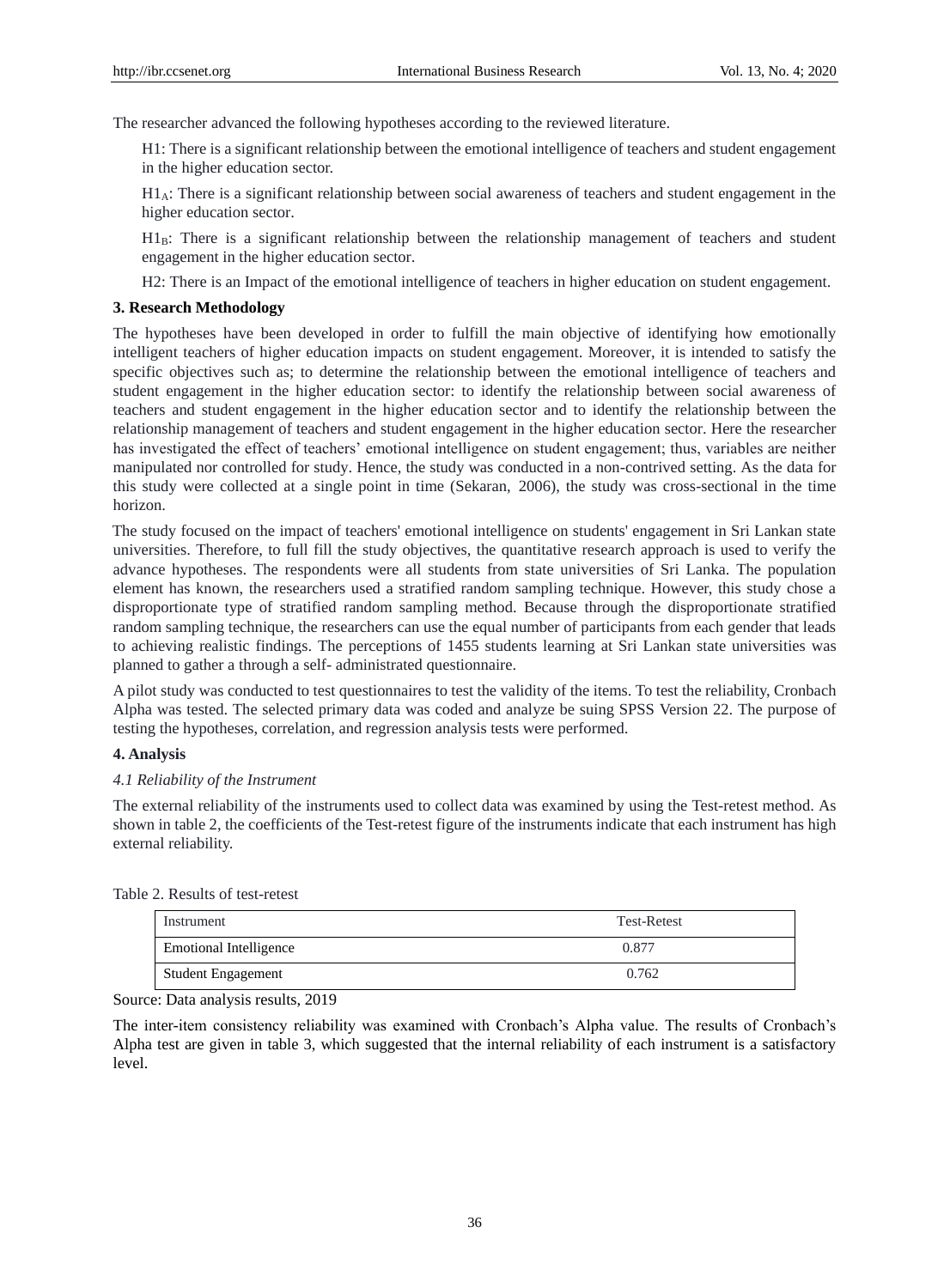## Table 3. Results from Cronbach's alpha coefficient

| Instrument                    | Cronbach's Alpha |  |  |
|-------------------------------|------------------|--|--|
| <b>Emotional Intelligence</b> | 0.921            |  |  |
| <b>Student Engagement</b>     | 0.801            |  |  |
| 1.0010<br>$\mathbf{r}$        |                  |  |  |

Source: Data analysis results, 2019

# *4.2 Validity of the Instrument*

The content validity of the instrument was ensured by the operationalization of the constructs on literature, indirectly by the high internal consistency reliability of the instruments, as indicated by Alpha.

The construct validity of the variables of the study was ensured by the fact that the correlation and regression analysis support the hypotheses formulated linking the relationship between independent variables and the dependent variable. Table 03 represents the descriptive statistics of the independent and dependent variables.

| <b>Variables</b>                                    | Mean   | <b>Standard Deviation</b> | <b>Skewness</b> | <b>Kurtosis</b> |
|-----------------------------------------------------|--------|---------------------------|-----------------|-----------------|
| <b>Student Engagement</b>                           | 3.4237 | 0.61648                   | $-0.64$         | $-0.401$        |
| <b>Emotional Intelligence</b>                       | 3.3440 | 0.61445                   | 0.022           | $-0.051$        |
| Social Awareness of social competence               | 3.3416 | 0.67521                   | 0.033           | $-0.15$         |
| Relationship management of social competence 3.3449 |        | 0.61846                   | $-0.041$        | $-0.041$        |

Table 4. Univariate analysis of the variables

Source: data analysis results, 2019

The mean value used to analyze the central tendency of developed variables individually, especially the mean value, is used to analyze the students' exact opinion about their academic engagement and lecturers' emotional intelligence competency. To make sure their error-free questionnaire was adopted for the study, it is measured where it lies at the accepted threshold level of standard deviation. Based on the value of skewness and kurtosis, the study reveals that the data is normally distributed. The study is a cross-sectional study; data was gathered over a period of weeks. Further, correlation analysis and regression analysis are done to test the advanced hypotheses and to draw conclusions.

# *4.3 Bivariate Analysis*

The bivariate analysis includes the correlation analysis and the simple regression analysis, which were used to investigate any relationship between students' engagement and emotional intelligence of teachers. Using the Pearson product Movement Correlation with the two-tailed test of significance, the correlation analysis was made to investigate any relationship between students' engagement and emotional intelligence of teachers. The results of the Pearson's correlation shown in table 05, there is a significant positive correlation between emotional intelligence of teachers and student engagement in the higher education sector.

|  |  |  | Table 5. Correlation analysis between emotional intelligence and student engagement |
|--|--|--|-------------------------------------------------------------------------------------|
|  |  |  |                                                                                     |

| <b>Measures</b>                                                         | <b>Pearson</b><br>Values | <b>Correlation</b> | <b>Significance</b><br>Value |
|-------------------------------------------------------------------------|--------------------------|--------------------|------------------------------|
|                                                                         |                          |                    |                              |
| Emotional Intelligence of Teachers (EI) in Higher Education and Student | 0.703                    |                    | 0.000                        |
| Engagement                                                              |                          |                    |                              |
| Teachers' Social Awareness (SA) in Higher Education and Student         | 0.640                    |                    | 0.000                        |
| Engagement                                                              |                          |                    |                              |
| Teachers' Relationship Management (RM) in Higher Education and Student  | 0.698                    |                    | 0.000                        |
| Engagement                                                              |                          |                    |                              |

Source: data analysis results, 2019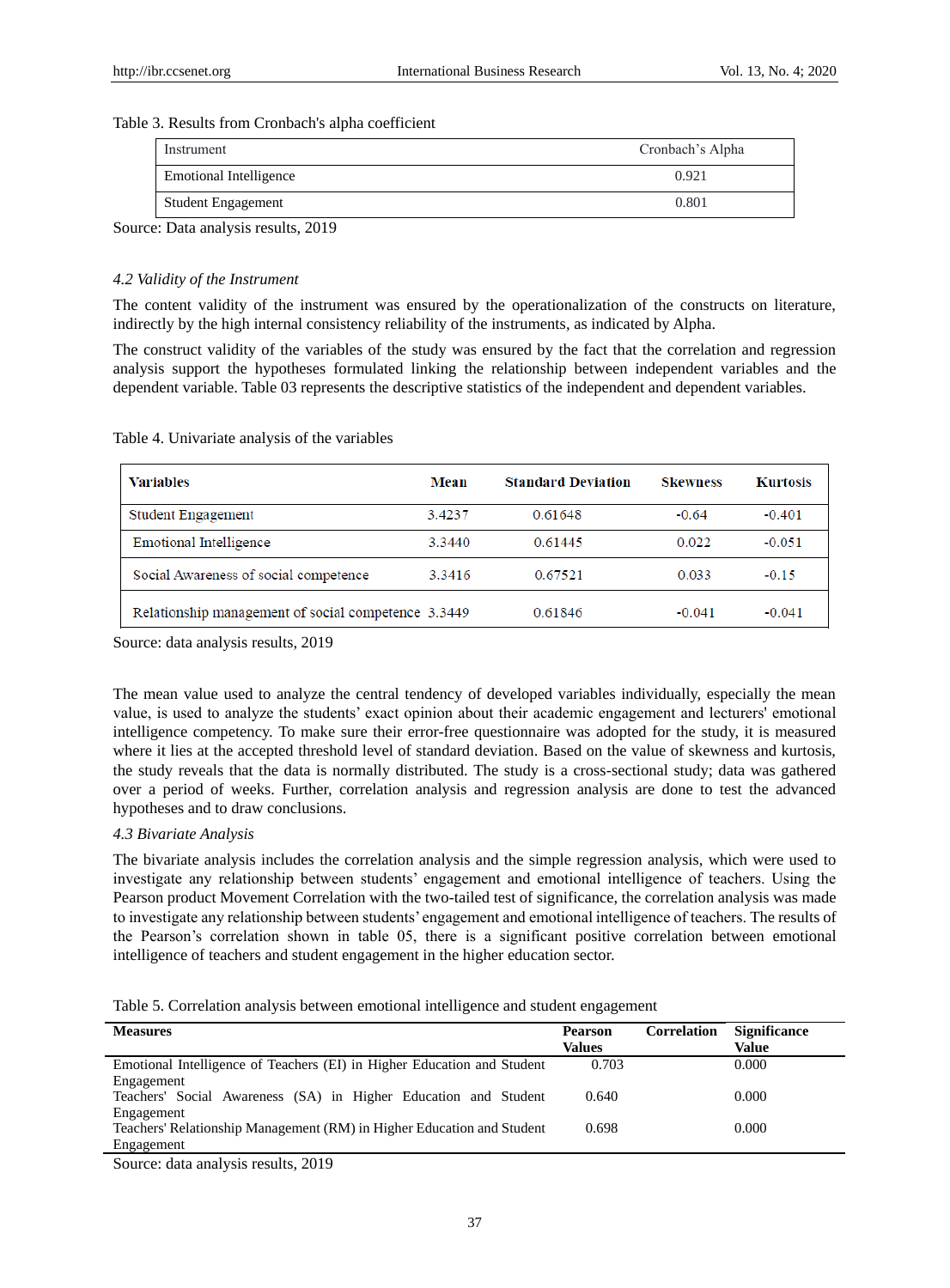The Pearson Correlation is 0.703, suggesting that there is a strong positive relationship between the emotional intelligence of teachers in higher education and student engagement. It was attained by the significance value of 0.000 at 99% of the confidential level. Hence the founded correlation coefficient is statistically significant. Thus it is obvious to accept the Hypothesis (H1) is that there is a significant relationship between EI of teachers in higher education and student engagement.

Further, it is separately analyzed the correlation coefficient of the subdivision of emotional intelligence underlined on the conceptual framework. It is also revealed there is a moderate positive relationship between each construct on student engagement at the 0.000 of the significance level. It is about 0.640 between social awareness of teachers in higher education and student engagement at the same time, and it is about 0.698 between relationship management and student engagement. Accordingly, it is obvious to accept the sub Hypotheses (H1<sub>A</sub> and H1<sub>B</sub>) developed under the main Hypothesis (H1).

The researcher has selected a simple regression analysis to determine the impact of the emotional intelligence of teachers on student engagement. According to the results of the simple regression analysis shown in Table 06, there is a significant positive impact of the emotional intelligence of teachers on students' engagement of the respondents.

| <b>Measures</b>                             | <b>Value</b> |
|---------------------------------------------|--------------|
| R                                           | $0.703^{a}$  |
| R Square                                    | 0.494        |
| <b>Adjusted R Square</b>                    | 0.492        |
| Frequency                                   | 246.884      |
| Significance                                | 0.000        |
| <b>Collinearity Statistics</b><br>Tolerance | 1.000        |
| <b>VIF</b>                                  | 1.000        |
| Unstandardized B - Constant                 | 1.066        |
| Unstandardized B(the slope)                 | 0.705        |

Table 6. Simple regression analysis of emotional intelligence of teachers on student engagement

Source: data analysis results, 2019

It illustrates that 49% of the variance of student engagement on academic activity is explained by the emotional intelligence of teachers in higher education. Accordingly, 49% of student engagement in academics is influenced by emotionally intelligent lecturers. The significance of the study is about 0.000, which implies that there is a significant positive impact of emotionally intelligent teachers in higher education on student engagement. Finally, these findings enrich to accept the Hypothesis (H2), is that there is a significant positive impact of emotionally intelligent teachers in higher education on student engagement.

# **5. Discussion of Findings and Implications**

Ultimately the findings reveal that students are engaged in academic activities up to an extent but do not commit themselves to participate actively because the mean value for student engagement is around 3.4237. It is an average point, so students still have a particular problem to engage their academic activities actively. As per the undergraduates' perspective, lecturers are rated on intelligent, emotional competencies as good but not excellent enough because here also the mean value of emotional intelligence competencies is around 3.344.

However, 49% of student engagement is explained by the emotional intelligence competencies of teachers in terms of interest in taking students' consent and trying to understand their perspectives. Teachers are personally available to serve and capable of persuading students' expectations, being a role model, developing graduate to cope up, being an excellent communicator, eradicating clashes with students, and build an affective bond between lecturers and undergraduates. There is a great impact of teachers' emotional intelligence competencies, especially social awareness, and relationship management on student engagement.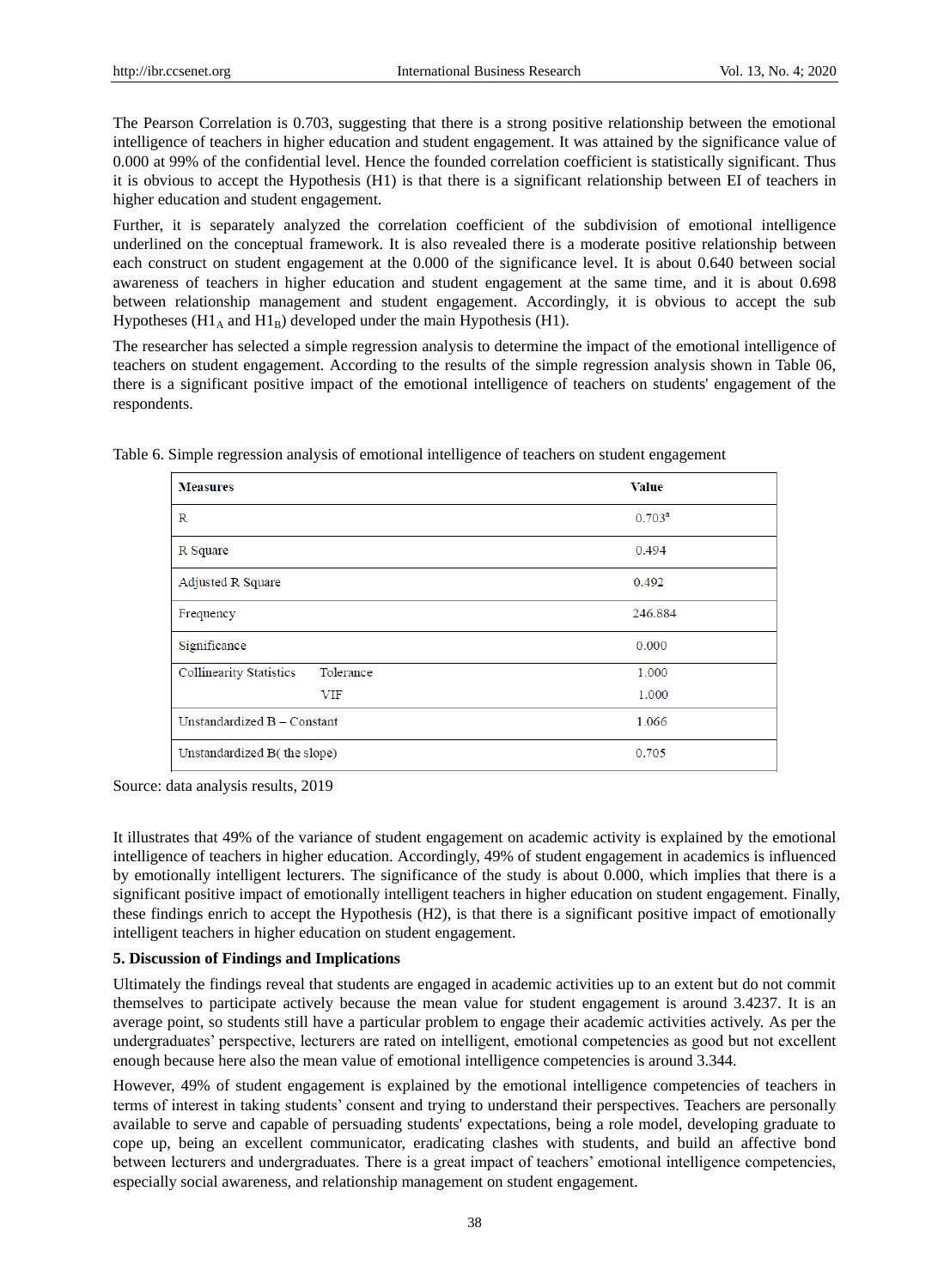A model developed by Kahu (2013) on student engagement in higher education reveals that there are many factors influencing student engagement in which teaching also plays a major role. Most of the study reveals that being qualified teachers is not only a good indication for teaching it required beyond the subject excellence, one of which is emotional intelligence (Embry, 2002; Rust, 2004). According to Singh (2015), the enhancement of emotional intelligence should require in the field of teaching professionals of higher education.

A study proposed that increased students' commitment or performance is related to maintaining a higher level of emotional intelligence of teachers (Rust, 2014). Similarly, student achievement is influenced by the emotional aspects of the teaching process (Edannur, 2010; Nicolini, 2010; Kremenitzer, 2005). Thus teaching professionals should keen on managing emotions to cultivate a climate that generates positive learning (Mottet & Beebe, 2006). According to Rust (2014), emotionally intelligent teachers enable to understand the state of students' need. Also, having strengthened control over the classroom in turn, it will have an impact on student engagement in academics. Furthermore, an investigation by Hadi and Mohammad (2016) reveals that there is a statistically significant relationship between emotional intelligence and classroom management for a positive outcome. Hence reviews that were underpinned by the earlier researchers on emotional intelligence and student engagement witnessed that there are a positive relationship and significant impact in between advanced variables.

Especially caring relationships between teachers and students are considered as personal angle, not as a job requirement (Oplatka, 2007). However, other service organizations considered it is a requirement for emotional labor. Caring on students covers all motivational surrounding (Giardini & Frese, 2006) and which binds an effective relationship between students and teaching professionals, and it derives a positive commitment towards academics as well.

However, teaching is a form of emotional labor (Hargreaves,1998). Therefore, the study denotes even several factors are influencing students' engagement teachers' emotional intelligence competencies on teaching approach have a significant impact. Thus, if it is considered as a job requirement for lecturers can grant an even more prominent place for developing these competencies.

According to Goleman (2006), emotional intelligence is not a borne skill, and it can be improved accordingly. Current study direct teachers to develop a substantial amount of emotional intelligence skills as long as conducting a training program in line with this content assist them to improve further their emotional intelligence skill. Hence, it positively impacts students' academics and teachers' performance as well by the way it is a major responsibility of developing emotional intelligence competency for lecturers of their higher authorities. This study may help to integrate investigations of emotional intelligence in the field of psychology and expand these findings to the educational processes of lecturers in higher education. Enhancement of emotional intelligence is very much required not only in the field of school education but in all the areas of higher education also should be concerned about it. The results of this study will enable teachers in higher education to better align with the demanded skill called emotional intelligence for getting student engagement.

## **6. Recommendation**

There should be a proper mechanism to get students' concerns in terms of feedbacks about lecturers' performance individually. When focusing the in-depth analysis on the students' point of view and ensure the needful readjustments are taken place, which meets the students' requirement in the phase of effective learning and teaching, then obviously it will turn up students to be more engaged on academics.

Forming more flexible rapport with students will make talk free environment; thus, the knowledge sharing process can be effectively taken place, and students will be capable of questioning and clarifying their consents. Being sensitive towards students' perspectives, enthusiastic in hearing students matters whether it is academic-related or not, and develop them individually also make them engaged in learning more effectively. Conveyed the message through teaching should be ensured the worthiness of that. The interesting methods of teaching are taken place rather than ties on traditional methods. Alternatively, adopting new practices of technology advancement enrich to take interesting learning in which relevant authorities should fund the accommodations. But, it is not only on the hand of lecturers. Avoiding overlapping assignments and lacking in completion of the course contents even though the time pressure should be neglected.

## **7. Conclusion, Limitations and Further Research**

Ultimately the findings reveal that students are engaged in academic activities. However, up to an extent, they are not committed to participate actively, so students are still having a certain problem to engage their academic activities fully. As per the undergraduates' perspective, lecturers are just good on emotional intelligence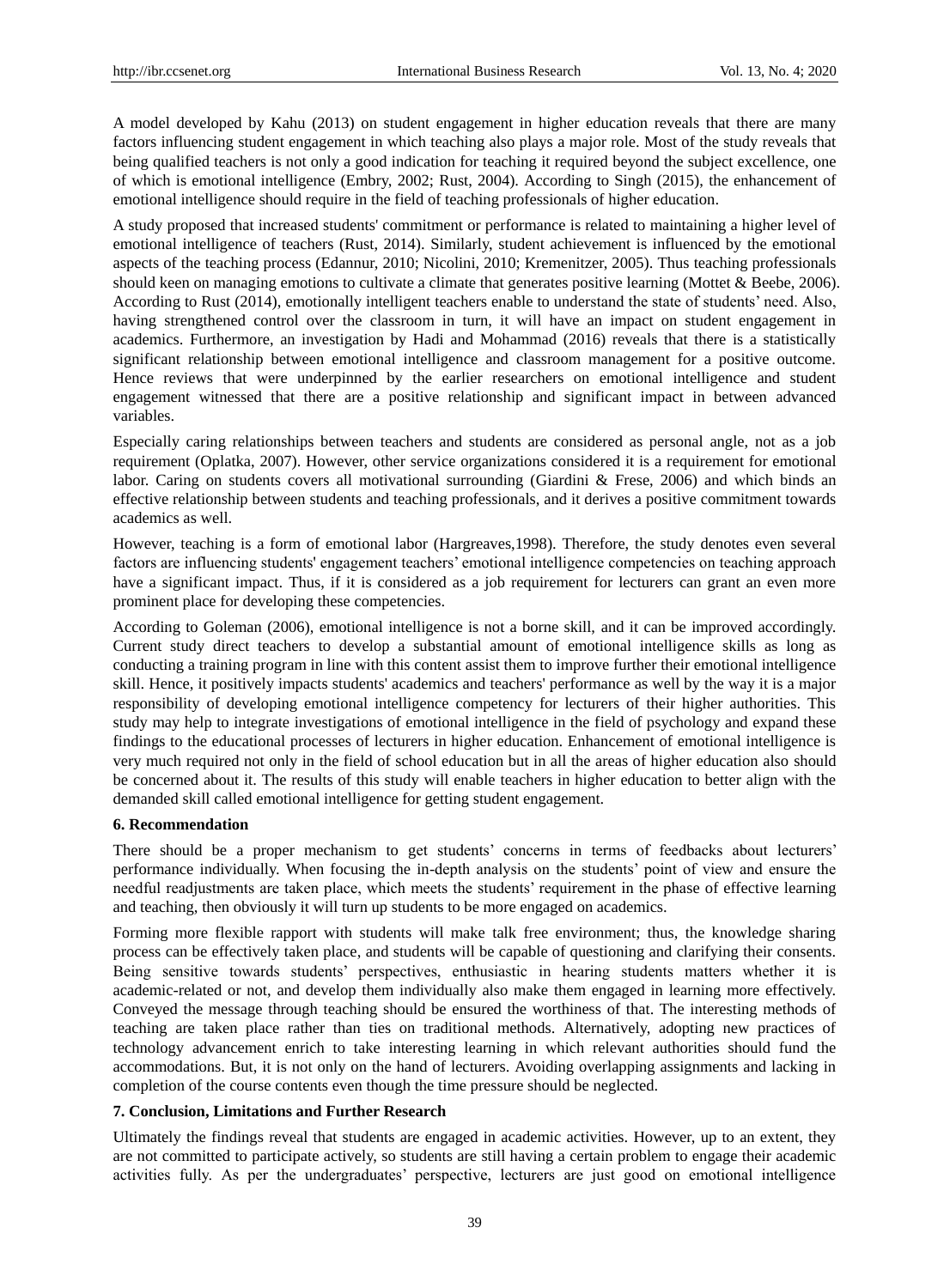competencies rather than excellent enough; however, 49% of student engagement is explained by the emotional intelligence competencies of lecturers. There is a significant impact on teachers who interested to take students' consent and try to understand their perspectives. The teachers are personally available to serve (Social awareness competencies) and capable of persuading students' expectations, being a role model, developing graduates to cope with uncertainties, and an excellent communicator. Eradicate clashes with students and finally build an affective bond between lecturers and undergraduates (Relationship management) on student engagement.

The study revealed great attention has to pay towards the skills of teaching, which is beyond the technical skills, too (the subject knowledge) simply. This means what the students are expecting, called emotional intelligence competencies. University is the place where students are granted the opportunity to become wise. So effective teaching methods is one of a significant factor in the higher education system. If teachers are supposed to take a student-centered teaching approach, which can simplify as learners and learning approach, that's what it demands teachers in higher education. Student-centered teaching should be a great effort devoted to developing social competencies on emotional intelligence. Thus emotionally intelligent teachers can perceive and mold their own emotions by understanding students' emotions and managing relationships with them. Finally, tremendously, it will help to ensure active student engagement in academic activities.

There are two ideologies stand to define what is emotional intelligence is, first, understand one's self and secondly, others, and their feeling. (Goleman, 2006). The current study was attempted to analyze teachers' emotional intelligence competencies based on the students' perspective. Thus, one limitation of this study is only focused on the other ideology that understanding students feeling, wants, and interests to describe teachers' emotional intelligence. Therefore, it is recommended to conduct similar research by considering both ideologies to analyze teachers' emotional intelligence competencies. Finally, this is a cross-sectional study; sometimes, the findings may not be valid as time differences can happen; thus, for future researches, a longitudinal study is recommended.

#### **References**

- Adi, S., & Meirav, H. (2014). Teaching the teachers: emotional intelligence training for teachers. *Teaching Education, 25*, 375-390. https://doi.org/10.1080/10476210.2014.908838
- Ahmed, H. (2015). *Emotional Intelligence and Job Satisfaction among University Teachers.* https://doi.org/10.2139/ssrn.2589038
- Alferaih, A. (2017). A conceptual model for measuring Saudi banking managers' job performance based on their emotional intelligence (EI). *International Journal of Organizational Analysis, 25*(1), 123-145. https://doi.org/10.1108/IJOA-10-2014-0807
- Astin, A. W., & Sax, L. J. (1998). How are undergraduates affected by service participation? *Journal of College Student Development*, *39*(3), 251-263.
- Bashir, S., Bajwa, M., & Rana, S. (2014). Teachers as role models and their impact on the life of female students. *Internation Journal of Research Granthaalayah, 1*(1).
- Brackett, M. A., & Katulak, N. A. (2006). Emotional Intelligence in the classroom; Skill-based training for teachers and students. *Applying Emotional Intelligence.* Psychology Press, UK.
- Carol, R. (2012). Student engagement: What does this mean in practice in the context of higher education institutions? *Journal of Applied Research in Higher Education, 4*(2), 94-108. https://doi.org/10.1108/17581181211273039
- Chechi, K. V. (2012). Emotional intelligence and teaching. *International Journal of Research in Economics & Social Sciences*, *2,* 297-304.
- Cohen, J. (2006). Social, emotional, ethical and academic education: Creating a climate for learning, participation in democracy and well-being. *Harvard Educational Review*, *76*(2), 201-237. https://doi.org/10.17763/haer.76.2.j44854x1524644vn
- Constanti, P., & Gibbs, P. (2004). Higher education teachers and emotional labor. *International Journal of Educational Management, 18*(4), 243-249. https://doi.org/10.1108/09513540410538822
- Cooper, B. (2004). Empathy, interaction and caring: Teachers' roles in a constrained environment. *Pastoral Care in Education*, *4,* 12-21. https://doi.org/10.1111/j.0264-3944.2004.00299.x
- Deniz, S. (2010). Implications of training student teachers of pre-schooling through micro-teaching activities for a classroom with mentally-disabled students. *Educational Research and Reviews, 5*(6), 338-346.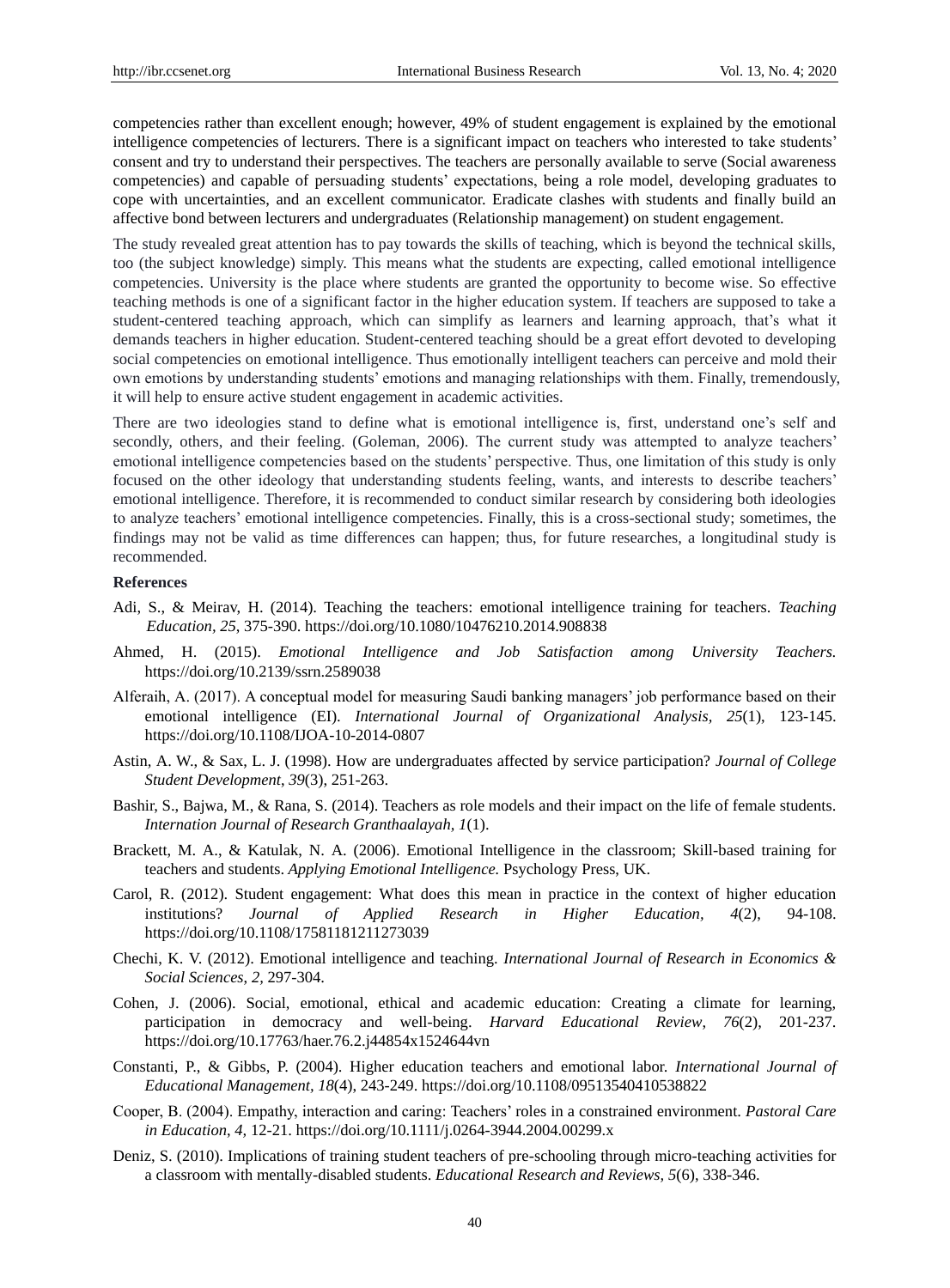- Edannur, S. (2010). Emotional intelligence of teacher educators. *International Journal of education science*, *2,*  115-121. https://doi.org/10.1080/09751122.2010.11889988
- Emma, C. M., & Lorna, C. (2017). Measuring student engagement in UK higher education: do surveys deliver? *Applied Research in Higher Education, 9*(2), 226-241. https://doi.org/10.1108/JARHE-11-2015-0082
- FME, T. (2017). Retrieved from http://www.free-management-ebooks.com
- Embry, D. D. (2002). The Good Behavior Game: A Best Practice Candidate as a Universal Behavioral Vaccine. *Clinical Child and Family Psychology Review, 5*(4)*,* 273-297. https://doi.org/10.1023/A:1020977107086
- Ergur, D. O. (2009). How can education professionals become emotionally intelligent? World Conference on Educational Sciences. *Procedia Social and Behavioral Sciences, 1,* 1023-1028. https://doi.org/10.1016/j.sbspro.2009.01.183
- Giardini, A., & Frese, M. (2006). Reducing the negative effects of emotion work in service occupations: emotional competence as a psychological resource. *Journal of Occupational Health Psychology*, *11*(01), 63-75. https://doi.org/10.1037/1076-8998.11.1.63
- Goleman, D. (2006). *Emotional Intelligence, Why it can matter more than IQ.* Bantam 10th anniversary reissue edition.
- Goleman, D. (1998). *Working with Emotional Intelligence.* Bantam Books. 0553104624, 9780553104622. https://doi.org/10.1002/ltl.40619981008
- Goleman, D. (2001). Emotional intelligence: perspectives on a theory of performance. In C. Cherniss & D. Goleman (Eds.), *The emotionally intelligent workplace.* San Francisco: Jossey-Bass.
- Good, T. L., & Brophy, J. E. (2006). *Looking in classrooms* (8th ed.). New York: Longman.
- Greenberg, M. T., Weissberg, R. P., o' Brien, M. U., Elias, M. J. Resinik, H., Zins, J. E., & Fredericks. (2003). Enhancing School-Based Prevention and Youth Development Through Coordinated Social, Emotional, and Academic Learning. *American Psychologist*, *58*(6-7), 466-474. https://doi.org/10.1037/0003-066X.58.6-7.466
- Hamdan, J. A. (2007). Higher Education Classroom Management: Kuwait University Students' Views. *College Student Journal, 14*(3).
- Hammond. (1999). Teacher Quality and Student Achievement: A Review of State Policy Evidence. *Education Policy Analysis Archives, 8*(1), 1-44. https://doi.org/10.14507/epaa.v8n1.2000
- Hu, R. J. S. (2011). The relationship between demotivation and EFL learners' English language proficiency. *English Language Teaching, 4*(4), 88. https://doi.org/10.5539/elt.v4n4p88
- Hadi, H., & Mohammad, K. (2016). *The Interplay among Emotional Intelligence, Classroom Management, and Language Proficiency of Iranian EFL Teachers.*
- Hargreaves, A. (1998). The emotional practice of teaching. *Teaching and Teacher Education, 14,* 835-854. https://doi.org/10.1016/S0742-051X(98)00025-0
- Hargreaves, A. (1998b). The emotional politics of teaching and teacher development: with implications for educational leadership. *International Journal of Leadership in Education, 1,* 315-336. https://doi.org/10.1080/1360312980010401
- Hong-Biao, Y., John, C. K. L., Zhang, Z. H., & Yu-le, J. (2013). Exploring the relationship between teachers' emotional intelligence, emotional labor strategies, and teaching satisfaction. *Teaching and Teacher Education*, 137-145. https://doi.org/10.1016/j.tate.2013.06.006
- Jennifer, A. F., Phyllis, C. B., & Alison, H. P. (2004). *School Engagement: Potential of the Concept, State of the Evidence.* https://doi.org/10.3102/00346543074001059
- Jennings, P. A., & Greenberg, M. T. (2009). The outcomes Prosocial Classroom: Teacher Social and Emotional Competence in Relation to Student and Classroom Outcomes, *Review of Educational Research, 79,* 491. https://doi.org/10.3102/0034654308325693
- Kahu, E. R. (2013). Framing student engagement in higher education. *Studies in Higher Education*, *38*(5), 758-773. https://doi.org/10.1080/03075079.2011.598505
- Kovaceic, P. M. (2012). Adaptation and validation of the teacher emotional labor strategy scale in China.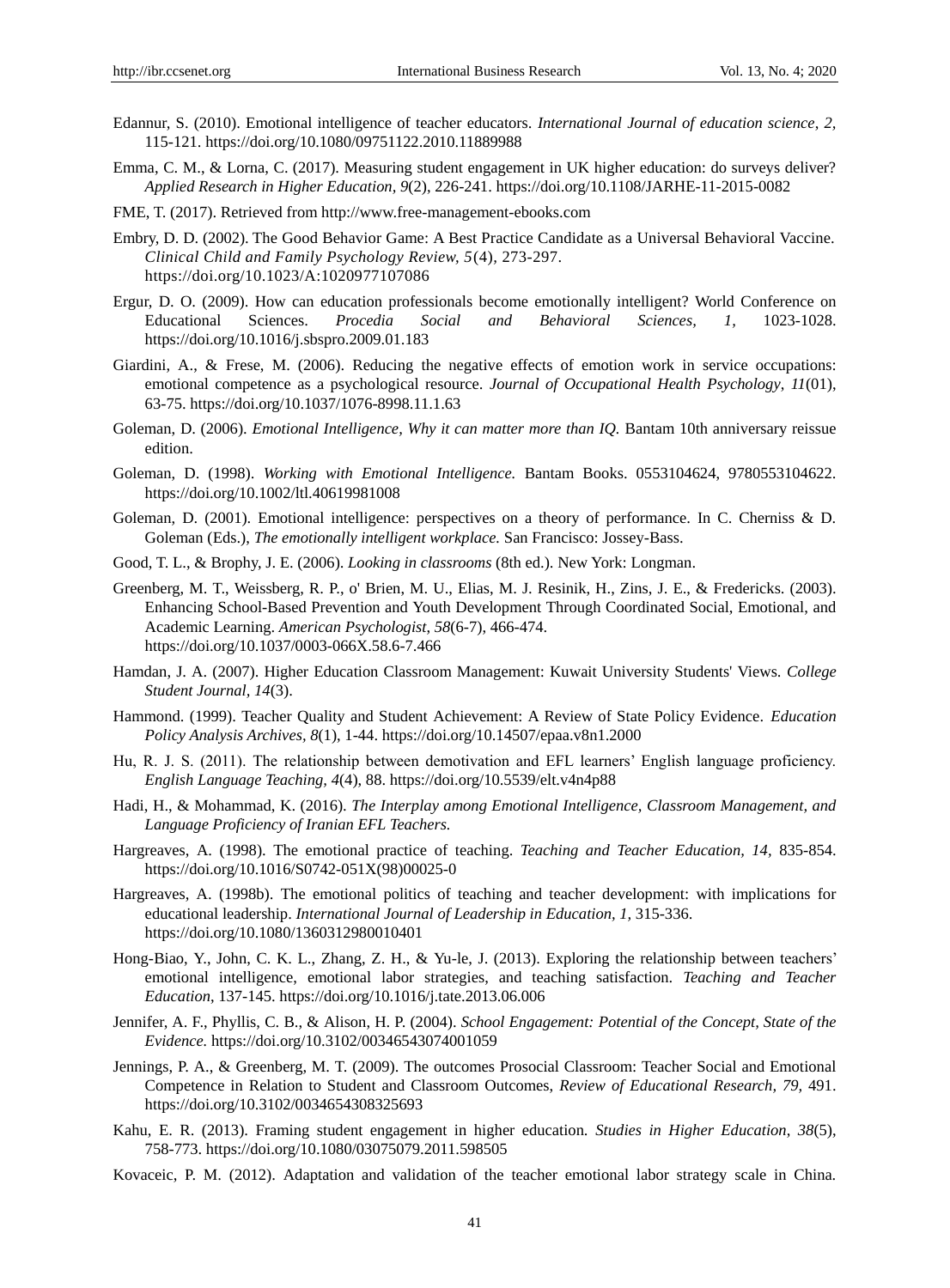*Experimental Educational Psychology, 32*, 451-465. https://doi.org/10.1080/01443410.2012.674488

- Kremenitze, A. J. P., & Miller, R. (2005). *Are You a Highly Qualified, Emotionally Intelligent Early Childhood Educator? Teachers' Early Childhood Professionals.* National Association for the Education of Young Children. Retrieved from www.naeyc.org
- Kuh, G. D. (2005). The National Survey of Student Engagement: Conceptual and Empirical Foundations. *New Directions for Institutional research*.
- Kyle, W., Brett, C., Lathan, N., & [Palmer,](https://www.emerald.com/insight/search?q=Noel%20F.%20Palmer) F. (2016). A positive approach to management education: The relationship between academic PsyCap and student engagement. *Journal of Management Development.*
- Lowman., J. (1984). *Mastering the Techniques of Teaching.* San Francisco: Jossey-Bass.
- Madeline, J., & Sue, E. (2007). Emotional Intelligence and Begining Teacher Candidates. *Education, 127*(4), 456-461.
- Mayer, J. D., & Salovey, P. (1990). Emotional Intelligence. *Imagination, Cognition, and Personality, 9*(3), 185-211. https://doi.org/10.2190/DUGG-P24E-52WK-6CDG
- Markwell, D. (2007). *The Challenge of Student Engagement. Keynote address at the Teaching and Learning Forum.* University of Western Australia, 30–31 January.
- Mendes, E. (2003). Building classroom relationship: What empathy can do? *Education Leadership, 61,* 56-59.
- Mottet, P., & Beebe, S. A. (2006). The Relationships Between Student Responsive Behaviors, Student Socio-Communicative Style, and Instructors' Subjective and Objective Assessments of Student Work, *Communication Education, 55*(3), 295-312. https://doi.org/10.1080/03634520600748581
- N.Ramanathan, H. (2015). Effect of Emotional Intelligence, Caring Orientations and Emotional Labor Strategies on Job Involvement of Teachers in Higher education. *Kelaniya Journal of Human Resource*, 141-158.
- Nahid, N. A. (2012). Teachers: emotional intelligence, job satisfaction, and organizational commitment. *Workplace Learning, 24*(4), 256-269. https://doi.org/10.1108/13665621211223379
- Nassudin, O. E. (2012). Factors influencing students' academic aspirations higher. *6th International Conference on University Learning and Teaching (InCULT 2012).* Elsevier Ltd.
- Nicolini, P. (2010). Training teachers to observation: An approach through multiple intelligences theory. *Bulletin of the Transilvania University of Braşov, 3*(52), 91-98.
- Nina, B. (2015). *Teachers' emotional intelligence - A vital component in the learning process.* Book Chapter, Universityteti-Lodzkiego. Retrieved from https:// hdl.handle.net/11089/14974
- Ogbonna, E., & Harris, L. C. (2004). Work Intensification and Emotional Labour among UK University Lecturers: An Exploratory Study. *Organizational Studies. 25*(7), 1185-1203. https://doi.org/10.1177%2F0170840604046315
- Oplatka, I. (2007). The place of the open house in the school choice process: Insights from Canadian parents' children and teachers. *Urban Education*, *42*(02), 163-184. https://doi.org/10.1177/0042085906296561
- Pekrun, R., Goetz, T., Titz, W., & Perry, R. P. (2002). Academic emotions in students' self-regulated learning and achievement: A program of qualitative and quantitative research. *Educational Psychologist, 37,* 91-105. https://doi.org/10.1207/S15326985EP3702\_4
- Petrides, K. V., Pita, R., & Kokkinaki, F. (2007). The Location of Trait Emotional Intelligence in Personality Factor Space. *British Journal of Psychology, 98,* 273-289. https://doi.org/10.1348/000712606X120618
- Petrides, K. V., & Furnham, A. (2003). Trait Emotional Intelligence: Behavioural Validation in Two Studies of Emotion Recognition and Reactivity to Mood Induction. *European Journal of personality*, *17*(1), 39-57. https://doi.org/10.1002/per.466
- Phommasa, P. (2016). How Southeast Asian American Students Persist in the University Permalink. Peer-reviewed Thesis. Retrieved from https://escholarship.org/uc/item/4fj263sp
- Zhang, Q., & Zhu, W. H. (2008). Exploring Emotion in Teaching: Emotional Labor, Burnout, and Satisfaction in Chinese Higher Education. *Communication Education*. https://doi.org/10.1080/03634520701586310
- Richardson, B. G., & Shupe, M. (2003). The Importance of Teacher Self-Awareness in Working with Students with Emotional and Behavioral Disorders. *Teachning Expectional Children.*